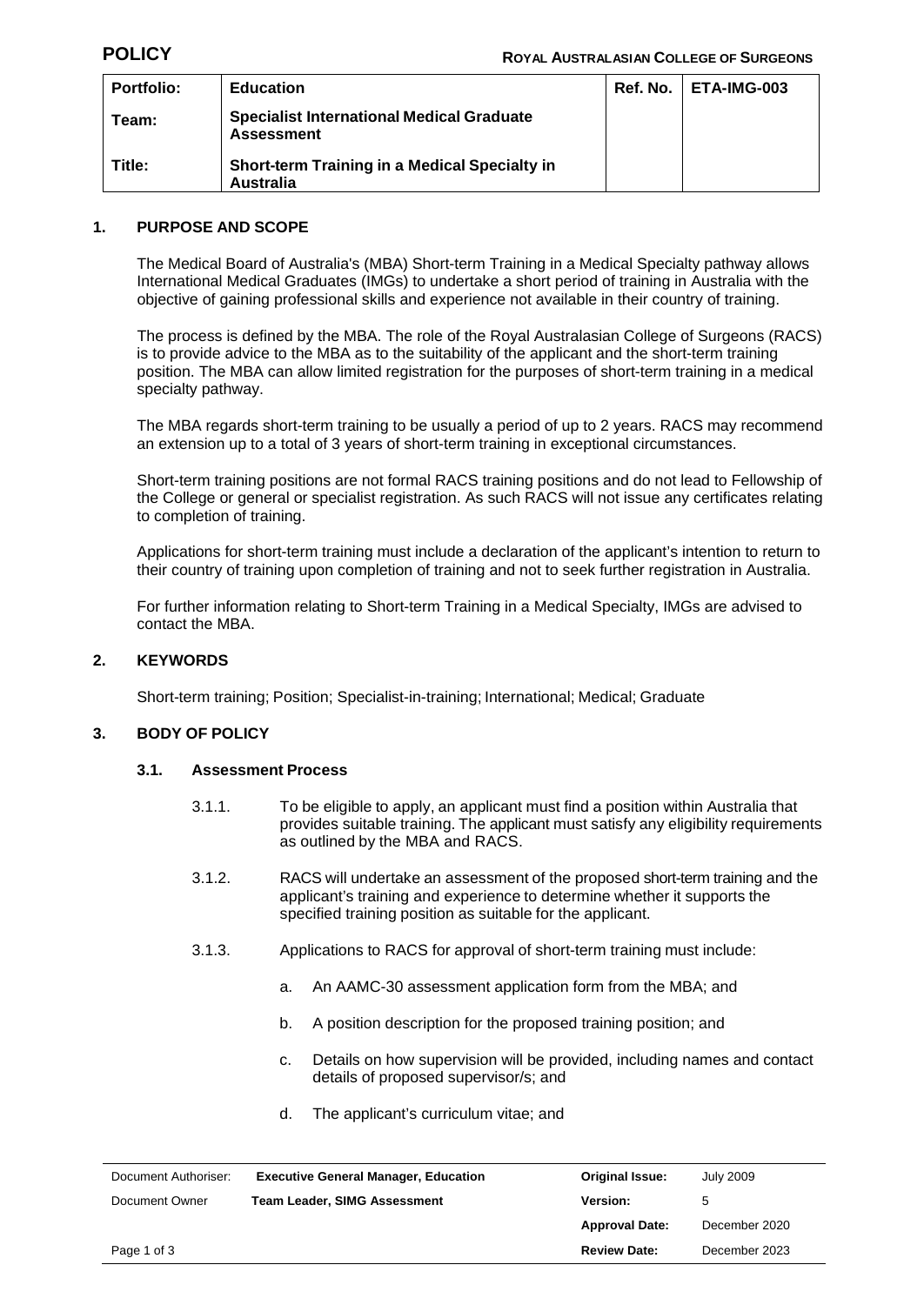| <b>Portfolio:</b> | <b>Education</b>                                                      | $Ref. No.$   $ETA-IMG-003$ |
|-------------------|-----------------------------------------------------------------------|----------------------------|
| Team:             | <b>Specialist International Medical Graduate</b><br><b>Assessment</b> |                            |
| Title:            | Short-term Training in a Medical Specialty in<br><b>Australia</b>     |                            |

- e. A signed statement of the applicant's intention to return to their country of training upon completion of the training position; and
- f. Two written references on letterhead and dated within the last two years; and
- g. Certified copies of undergraduate and postgraduate qualifications in English.

### **3.2. Assessment Standards**

- 3.2.1. The assessment of the proposed training position focuses on determining the following:
	- a. That the position is a genuine supervised workplace training position/program.
	- b. That the training is relevant to the applicant's specialty and has the potential to enhance their skills level.
	- c. That the training institution has appropriate infrastructure and specialty services to support the training.
	- d. That the proposed training program is supported by the Director of Medical Services and the designated supervisor/s.
	- e. That the program is not an accredited College surgical training position.
- 3.2.2. It is essential that the training institution has assessed and verified that the applicant:
	- a. Is an overseas-trained specialist or is an overseas specialist-in- training, who is no more than two years from completing specialist training in their country of training; and
	- b. Will be undertaking this position for the purpose of specific training or upskilling in their specialty or obtaining experience in their specialty not available in their country of training; and
	- c. Has the stated intention of returning to their country of training at the end of the short-term program.

#### **3.3. Assessment Recommendation**

- 3.3.1. On completion of the assessment RACS will recommend one of the following:
	- a. The short-term training position is appropriate and the applicant is suitable for the proposed training; or
	- b. The short-term training position is not appropriate and/or the applicant is not suitable for the proposed training position.

| Document Authoriser: | <b>Executive General Manager, Education</b> | <b>Original Issue:</b> | <b>July 2009</b> |
|----------------------|---------------------------------------------|------------------------|------------------|
| Document Owner       | <b>Team Leader, SIMG Assessment</b>         | <b>Version:</b><br>5   |                  |
|                      |                                             | <b>Approval Date:</b>  | December 2020    |
| Page 2 of 3          |                                             | <b>Review Date:</b>    | December 2023    |